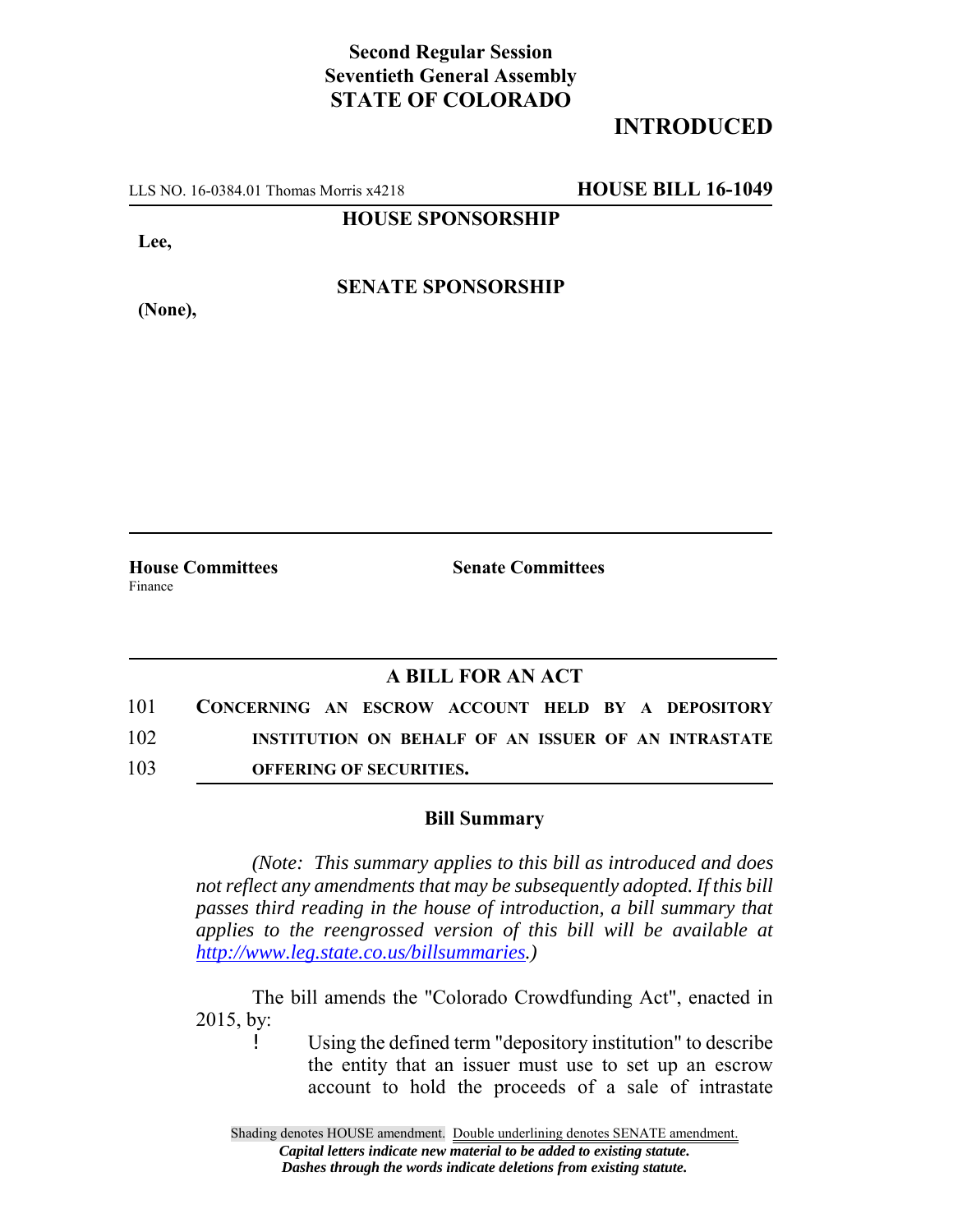securities; and

! Allowing the issuer to terminate the escrow account once the minimum amount of proceeds from the sale of the securities have been deposited into the account.

 *Be it enacted by the General Assembly of the State of Colorado:* **SECTION 1.** In Colorado Revised Statutes, 11-51-308.5, **amend** 3 (3) (a) (IV) (D), (3) (a) (IV) (F), and (3) (a) (IX) as follows: **11-51-308.5. Crowdfunding - intrastate offering of securities - online intermediaries - rules - fees - short title - legislative declaration.** (3) **Exemption.** If an offer or sale of a security by an issuer made after the securities commissioner initially promulgates rules to implement this section is conducted in accordance with all the following requirements and those contained in the rules promulgated pursuant to subsection (4) of this section, the transaction is exempt from section 11-51-301: (a) The issuer of the security must be a business entity organized pursuant to the laws of Colorado and authorized to do business in Colorado and meet all of the following requirements: (IV) Unless waived or modified by written consent by the securities commissioner, not less than ten days before the commencement of an offering of securities pursuant to the exemption provided by this section, the issuer must do all the following: (D) Provide the securities commissioner with a copy of an escrow 20 agreement with a bank, regulated trust company or corporate fiduciary, 21 savings bank, savings and loan association, or credit union DEPOSITORY INSTITUTION authorized to do business in Colorado in which the issuer will deposit the purchaser's funds or cause the purchaser's funds to be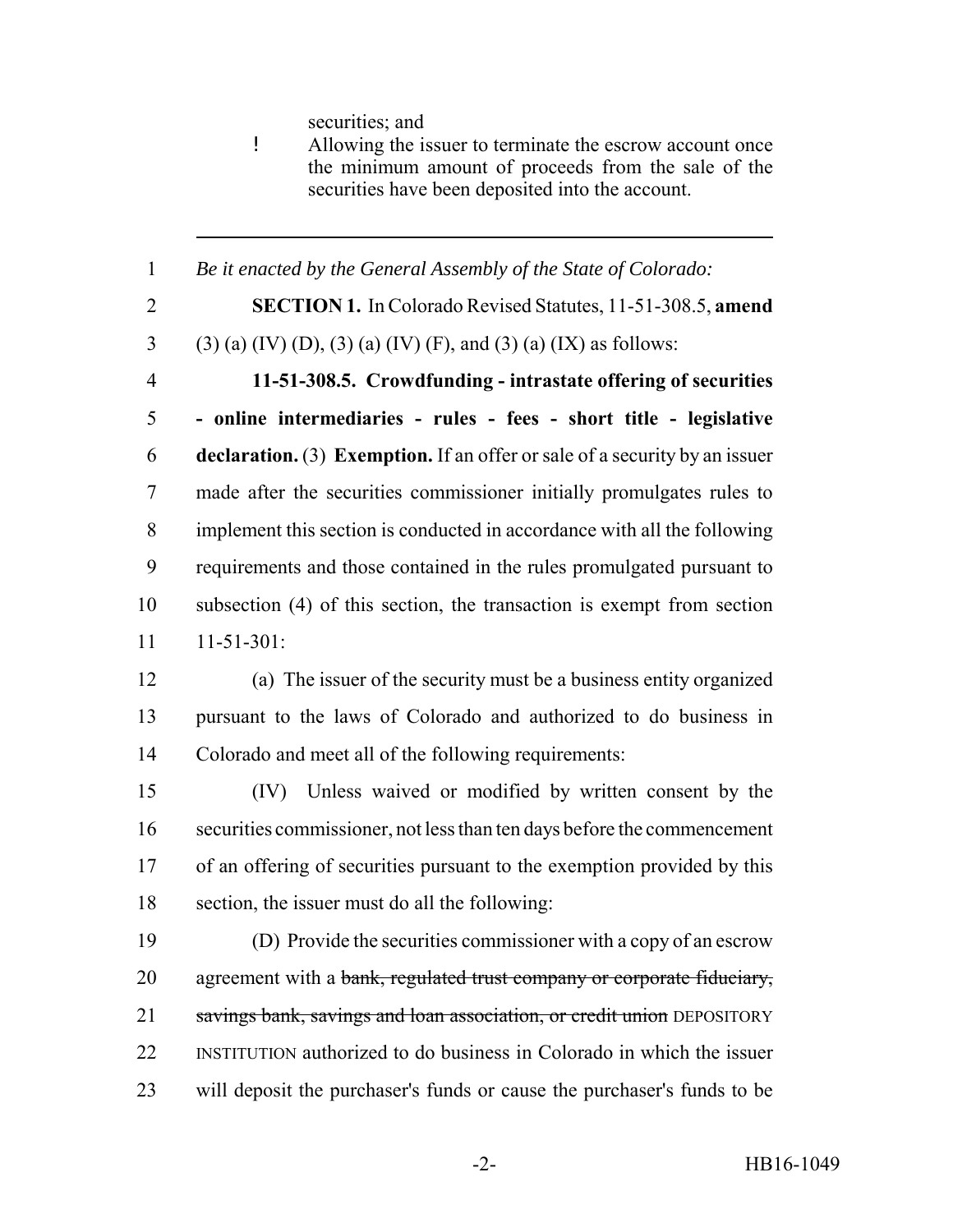deposited and that the issuer may access only as provided in 2 sub-subparagraph  $(F)$  of this subparagraph  $(IV)$ . The bank, regulated trust company or corporate fiduciary, savings bank, savings and loan 4 association, or credit union DEPOSITORY INSTITUTION in which the purchaser funds are deposited shall act only at the direction of the party establishing the escrow agreement and does not have any duty or liability, contractual or otherwise, to any purchaser or other person. A purchaser may cancel the purchaser's commitment to invest if the minimum amount established pursuant to sub-subparagraph (F) of this subparagraph (IV) is not raised before the time stated in the escrow agreement.

 (F) Establish both a minimum and a maximum offering amount, and deposit all funds raised from purchasers pursuant to the exemption provided by this section into an escrow account established pursuant to 14 sub-subparagraph (D) of this subparagraph (IV); EXCEPT THAT, ONCE THE MINIMUM OFFERING AMOUNT HAS BEEN RAISED AND DEPOSITED IN THE ESCROW ACCOUNT, THE ISSUER MAY TERMINATE THE ESCROW ARRANGEMENT. The minimum established must be not less than one-half of the maximum offering amount. The maximum amount must not exceed the limitations set forth in subparagraph (II) of this paragraph (a). The issuer shall not access the escrow funds until the aggregate funds raised from all purchasers equals or exceeds the minimum amount. The issuer shall use all funds in accordance with representations made to purchasers.

 (IX) All payments for purchase of securities offered pursuant to 24 the exemption provided by this section must be directed to and held by 25 the financial DEPOSITORY institution specified in sub-subparagraph (D) of subparagraph (IV) of this paragraph (a). The securities commissioner 27 may request from the financial DEPOSITORY institution information